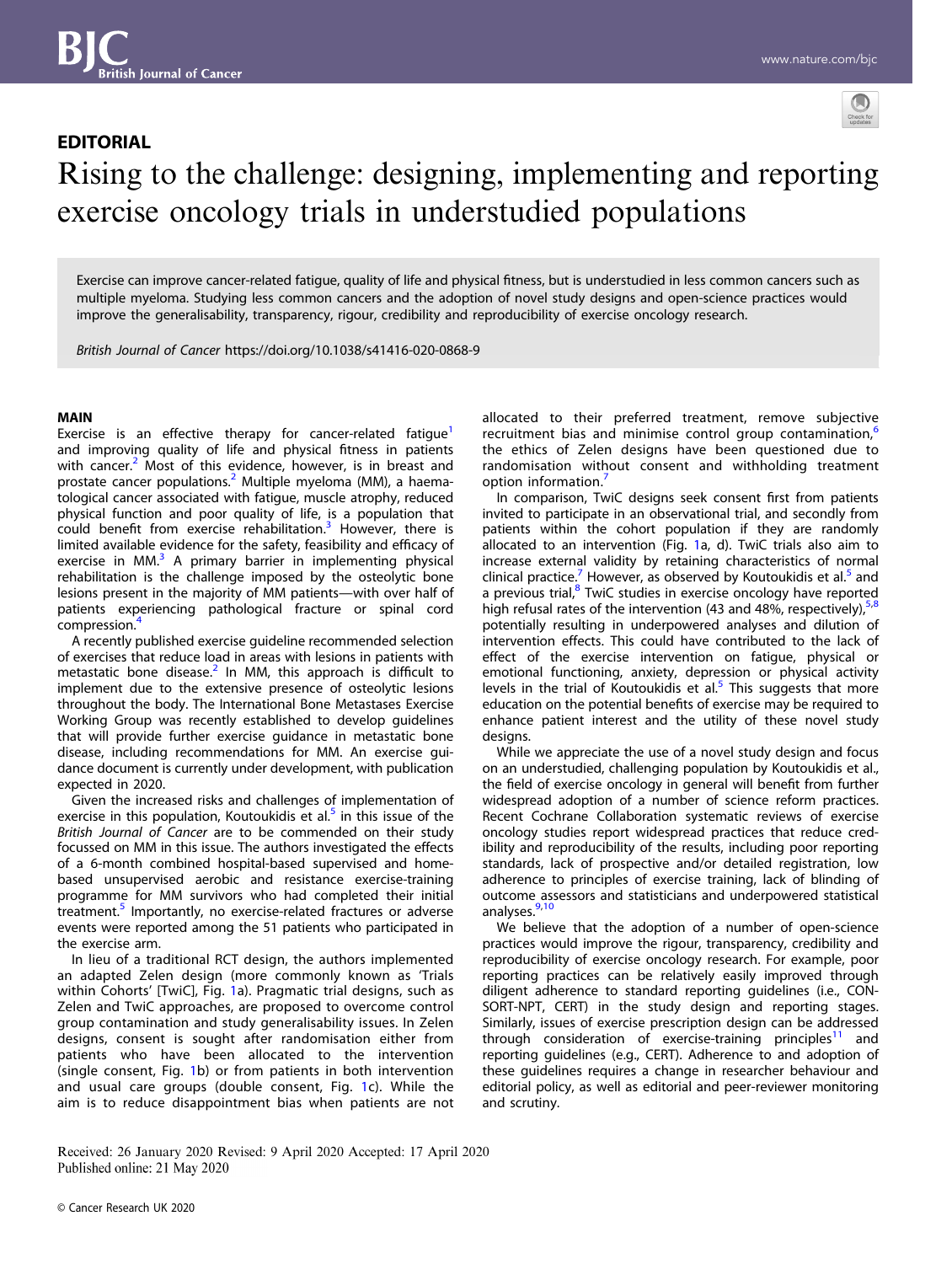<span id="page-1-0"></span>

Trials within cohorts design

Fig. 1 Diagrams of pragmatic study designs. a Trials within cohort design used in Koutoukidis et al.;<sup>[5](#page-2-0)</sup> b single-consent Zelen design; c double-consent Zelen design; d trials within cohort design used in Gal et al.<sup>[8](#page-2-0)</sup>

Prospective, detailed and transparent preregistration of trials can help solve a number of issues in exercise oncology. Preregistration helps to distinguish between confirmatory and exploratory research by making it clear which decisions (e.g., selection of primary outcomes and their analyses) were planned a priori (confirmatory) and which were made post hoc (exploratory)[.12](#page-2-0) Preregistration can also be used to detect questionable research practices, such as selective outcome reporting, p-hacking and Hypothesizing After the Results are Known (HARKing).<sup>[12](#page-2-0)</sup> Lastly, preregistration can elucidate the prevalence and impact of publication bias and positive reporting bias by investigating how many and which planned trials are completed and published.

A promising and novel publishing format, Registered Reports, involves peer review and acceptance (for publication in principle) of preregistered proposals prior to data collection. A key benefit is that studies are judged on the relevance and importance of the